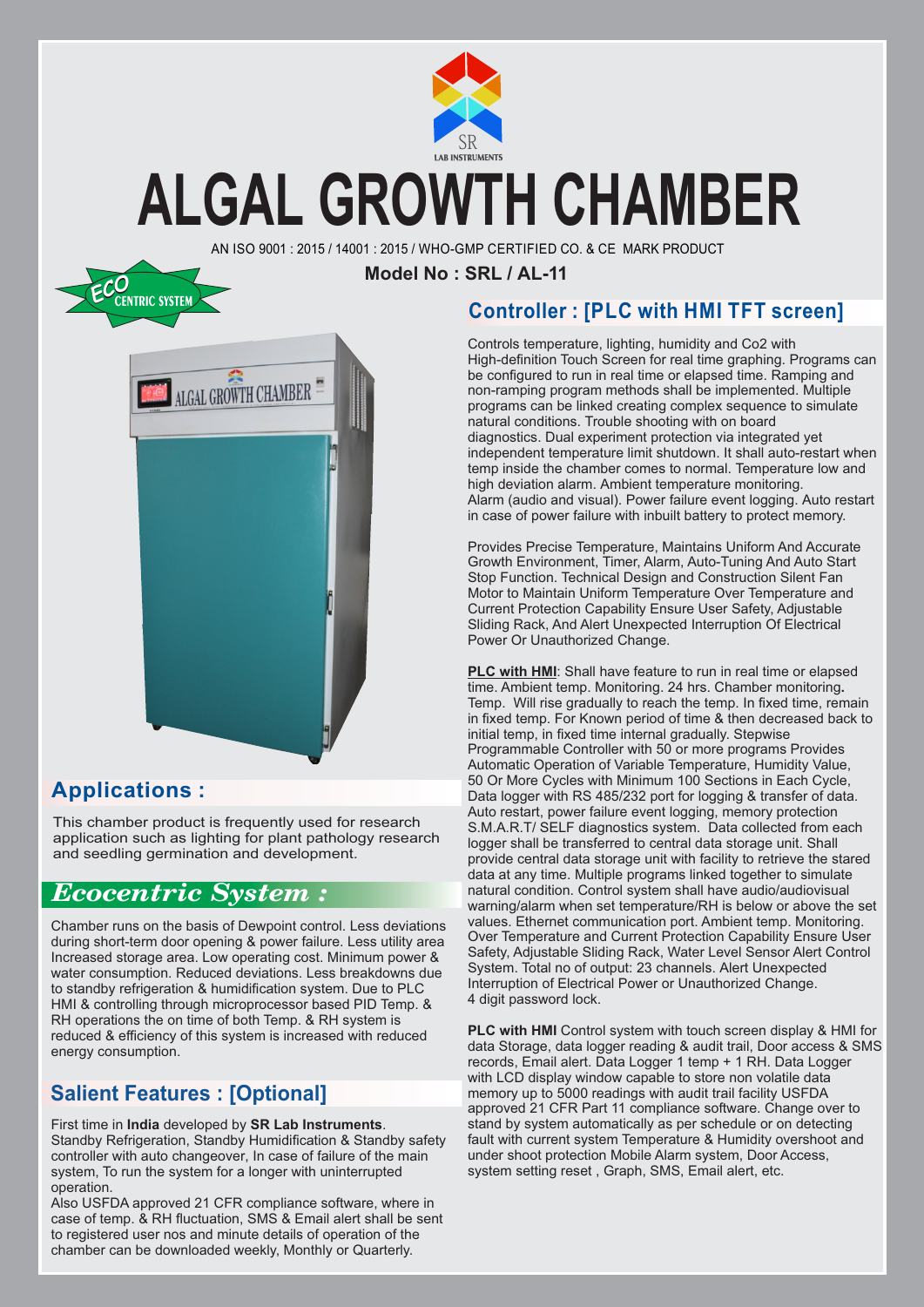## **ALGAL GROWTH CHAMBER ALGAL GROWTH CHAMBER**

### **Cabinet Construction & Insulation :**

**MOC** of the Chamber will be: Double walled Chamber with Inner of stainless steel 304 grade & outer of CRCA duly powder coated, PUF Insulation in between two walls.

- (i) Double door, inner door of glass with frame & silicon gasket sealing, outer door metallic with PUF insulation.
- (ii)The unit will be made of double walled leak proof metal door with lock, with a provision of opening door from inside.
- (iii) Forced air circulation for uniform temperature.
- (iv) Lockable & Movable PU wheels for easy movement.

**Insulation of Walls, ceiling and floor** : 80mm thick puff panels with puff in-place density of minimum of 1kg per cubic foot. Exterior metal surface of insulation puff panels or its equivalent shall be of minimum 24 gauge embossed white galvanized steel or its equivalent. Interior metal surface of insulation puff panels or its equivalent shall be of minimum 26 gauge smooth steel with baked white enamel finish or its equivalent. Exterior and interior metal surface shall not have metal-to- metal bonding.

**Door :** Flush type doors of metal surfaces (as per above specification of metal) with proper puff insulation of above mentioned standard or its equivalent. Doors shall have magnetic snap-in perimeter gasket or its equivalent, self-closing cam lift gravity hinges or its equivalent, a posi-seal door closure or its equivalent. Door shall have key lockable latch handle. Doorjambs shall be made fiberglass reinforced plastic or any other suitable material compatible with constructed door

### **Airflow/Circulation :**

The chamber is provided with best air circulation to give better temperature uniformity this is achieved by using one set of motor & blower in baffle wall Compartment to push treated air in working chamber. This system gives better than 1 deg c. temperature uniformity in working chamber, evaporator, heaters & steam injection system is from back side, behind baffle wall, the air circulation blower is also fitted in this compartment only. This arrangement helps to mix steam and air together and pass well mixed air inside the working chamber. Due to above system the temperature and humidity (R.H.) in complete chamber almost remains equal.

Uniform horizontal or vertical airflow shall be provided for maintaining uniform temperature and RH in the room. System for adjustable forced air exchange shall be provided with up to 20 air exchanges per hour of fresh air to the room or its equivalent and an option to shut it down when not required.

### **Temperature & Humidity Range :**

 $-10^{\circ}$ C to  $+60^{\circ}$ C, (lights ON & OFF Condition) Resolution :  $0.1^{\circ}$ C, Accuracy :  $\pm 0.2^{\circ}$ C, Uniformity :  $\pm 0.5^{\circ}$ C to  $\pm 1^{\circ}$ C

Relative humidity from 10% to 98%, Resolution :  $0.1\%$ , Accuracy :  $\pm 2\%$ , Uniformity :  $\pm 3\%$ .

#### **Shelves / Trays & Growth Area / Height :**

Perforated / Bar type stainless steel trays & can be lifted easily for cleaning. Adjustable up to 0.5 inch increment / decrement. **Growth area per shelf :** As per requirement. **Total growth area :** As per requirement. **Growth height per tier :** As per requirement.

### **Refrigeration : (Air Cooled)**

**Emerson /Danfoss/Tecumseh:** make compressors, 1 stage cooling system for TEMP. & Humidity Control. All accessories such as HPCO/LPCO, Oil Separators, Dryers, Relays, OLP etc. of **Danfoss/**Tecumseh Emerson Make. CFC free refrigerant to be used to comply with the New Environmental Regulation. Will have suitable tonnage compressor for maintain temperature with lights on. Will have hermetically sealed condensing unit compressor coupled with Evaporation coil and condenser, safe guarded by time delay circuit. Cabinet shall be supplied with air-cooled condensing unit with extended compressor life and close temperature control. Cooling system will be split type to place condenser unit in a ventilated area to avoid hot air in growth chamber. Cooled air shall be delivered in such a way to reduce or eliminate condensation within media dishes and to provide maximum uniformity In different research vessels. This may be through silent and durable fan motors or through any kind of advanced air diffusers. Air Cooled Condenser with solenoid & LP to pass hot gas to the chamber for uniformity & long life of compressor for continuous usage. Phenolic coating for cooling & condensing coils (All weather proof).

### **Lighting System :**

**Up to 1400 µmoles/m²/sec**

(I)Lights are mounted on shelves / side walls of the chamber. (ii)Programmable ON/OFF lights for day/night effect. [10-100%]

- (iii)Option for Lighting the each tier of the plant growth chamber with properly spaced **RGB-IR lights** to impart uniform light intensity on the shelf. (Light intensity-As per requirement) Programming and control of the lighting is done via PLC with HMI control system.
- (iv)Programmable event with suitable **UV-A /UV-B** lights in the chamber.
- (v) Lighting shall be dimmable either with open loop or closed loop controls.**(Optional)**

Lamp heat will be removed by conditioning system. Shelves will be lighted with white fluorescent lamps for Uniform Light intensity, measured 6 inches from lamps on programmable on/off light events. Lamps shall be fluorescent / Incandescent / LED with balanced spectrum.

Light meter for display & recording of light output. **(Optional)**

**Optional:** The growth lights shall be T-8 with water proof protection. The optional LED shall comprise 60 cm white LED plate white LED 400-700 nm, PAR up to >1400 µ moles-1m-2. 100 nm, LUX up to >12000 LUX @ 100 mm, LED PCB material. Alluminium plating steel, intensity adjustable from 0 to 100%. Programmable in intensity & time (photoperiod), Low heat load, longer lifespan compared to HPS or fluorescent bulbs.

**PAR light sensor:** Photosyntheticlly Active Radiation Sensor. **[Optional]**